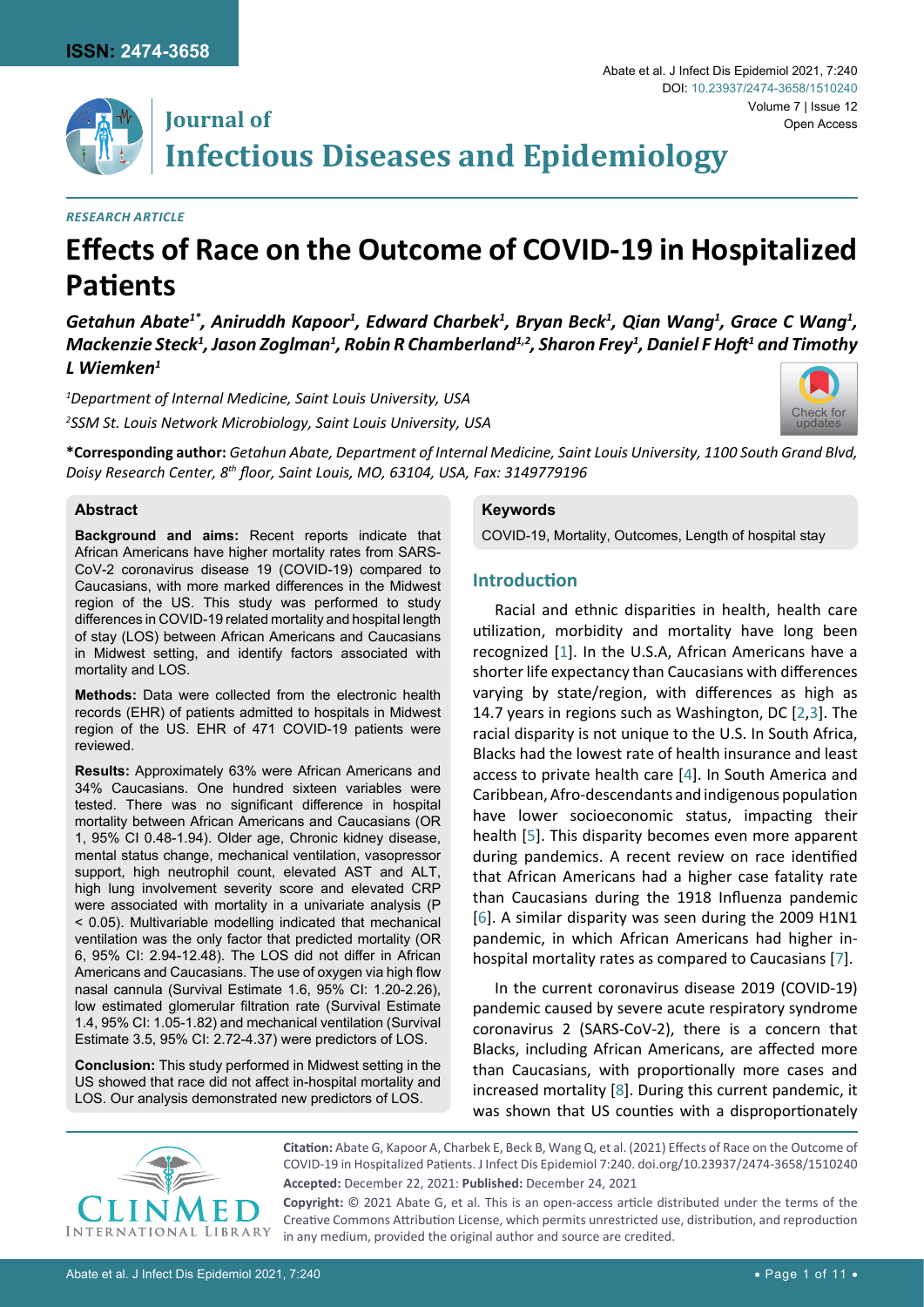higher black population accounted for 52% of COVID-19 cases and 58% of COVID-19 deaths [\[9\]](#page-9-7). In addition, there was a positive association between the percentage of African Americans living in a county and the percentage of COVID-19 confirmed cases, confirmed deaths and case-specific mortality [[10](#page-9-8)]. It is believed that differences in the number of cases, hospitalization and mortality could be due to in adequate living conditions, increased comorbidities, increased exposure to SARS-CoV-2, poor access to health care and decreased awareness of the impact of COVID-19 on minorities [[8](#page-9-6),[11](#page-9-9)]. These data have led a call for a National Commission to further explore racial/ethnic disparities and respond to the unique challenges of Black communities in COVID-19 pandemic [[12](#page-9-10)]. Furthermore, a recent study from 9 US state health departments showed that cumulative mortality varies between African Americans and Caucasians in different states with worrisome outcome differences especially in states in Midwest [[13\]](#page-9-11). These intriguing apparent regional differences of the impact of race on COVID-19 outcomes were hypothesized to be due to social, environmental and/or epidemiological factors. Therefore, this study was carried out, using data from COVID-19 patients hospitalized in one of the largest medical system in the Midwest U.S.A, with the aims of investigating outcome differences between African Americans and Caucasians and identifying factors associated with worse outcomes in different ethnic groups.

#### **Methods**

#### **Study design**

This was a retrospective study using Epic system of electronic health records (EHR, 1979-2020 Epic Systems Corporation, USA) of COVID-19 patients admitted to any of the seven Sisters of St. Mary (SSM) hospitals in Missouri including Saint Louis University Hospital, DePaul Hospital, St. Clare Hospital, St. Mary's Hospital, St. Joseph Hospital in Wentzville, St. Joseph Hospital in St. Charles and St. Joseph Hospital in Lake St. Louis. The SSM St. Louis region hospitals have a total bed number of 2274. The protocol was approved by the Saint Louis University Institutional Review Board and the study was performed in accordance with the relevant guidelines and regulations.

#### **Dataset and population**

Data were collected from Epic system EHR of patients hospitalized for moderate or severe COVID-19. The hospitals included in the study were adult hospitals and admitted patients 18 years of age or older. To avoid bias from other serious co-infections, patients with other clear source of sepsis such as urinary tract infection, skin and soft tissue infection, bacteremia and other confirmed respiratory infections were excluded. Real-time reverse transcriptase polymerase chain reaction testing for SARS-CoV-2 RNA was performed on nasopharyngeal swabs under Emergency Use Authorization using the Abbott Realtime SARS-CoV-2 assay according to manufacturer's instructions (Abbott Molecular, Des Plaines, IL).

A list of patients who were tested for COVID-19 between February and December 2020 was obtained from a central microbiology laboratory that runs SARS-CoV-2 testing for all hospitals included in this study. To have a more complete list including patients transferred from other hospitals, we reviewed records of subjects who had ICD-10 diagnostic codes for confirmed COVID-19 (U07.1), ICD-10 codes for symptoms associated with COVID-19 (R05 for cough, R50.9 for fever and R06.02 for shortness of breath), pneumonia or lower respiratory tract infection (J12.89, J22), acute bronchitis (J20.8 or J40) and acute respiratory distress syndrome (J80). EHR of all subjects with at least one SARS-cov-2 RT PCR testing at the time of hospital admission or within 72 h after admission were selected for further review, data abstraction and entry into a standard data collection forms (DCF). Study staff who were certified to work with EHR and have completed Health Insurance Portability and Accountability (HIPPA) training carried out the abstraction according to detailed guidelines for data collection designed to avoid ambiguity in variable interpretation. The guidelines and DCF were revised in an iterative process to address additional nuances that were identified through pilot data abstraction of the medical records of 10 patients. Reproducibility of data abstraction was evaluated in the pilot study by comparing results of abstractions among abstractors.

Data were collected in Research Electronic Data Capture (RedCap) software (REDCap Software, version 6.0, Vanderbilt University) [[14](#page-9-12),[15\]](#page-9-13) using data collection forms that included demographics, initial clinical features, laboratory findings, available culture results, imaging findings, treatment received and outcomes. Lung involvement score was calculated as described in previous studies [\[16](#page-9-14),[17](#page-9-15)]. Briefly, each lung field is assessed separately with a score of 0 given for normal chest imaging; 1 if less than 25% of the lung field is involved; 2 if 25-50% is involved; 3 if 50-75% is involved; and 4 if more than 75% of lung is involved. The scores for each lung were summed to produce the final severity score.

[Figure 1](#page-2-0) shows a schematic of number of EHR reviewed and used for analysis. A total of 571 EHR were reviewed and 100 were excluded because they had other causes of sepsis. Of the 100 excluded patients, 51 had UTI, 27 had bacteremia, 42 has skin and soft tissue infection and 13 had a respiratory infection with a positive polymerase chain reaction (PCR) for adenovirus, Bordetella parapertussis, Bordetella pertussis, Chlamydia pneumonia, Coronavirus 229E, Coronavirus HKU1, Coronavirus NL63, Coronavirus OC43, Human Metapneumovirus, Human Rhinovirus/Enterovirus, Influenza A Non Subtyped, Influenza H1, Influenza A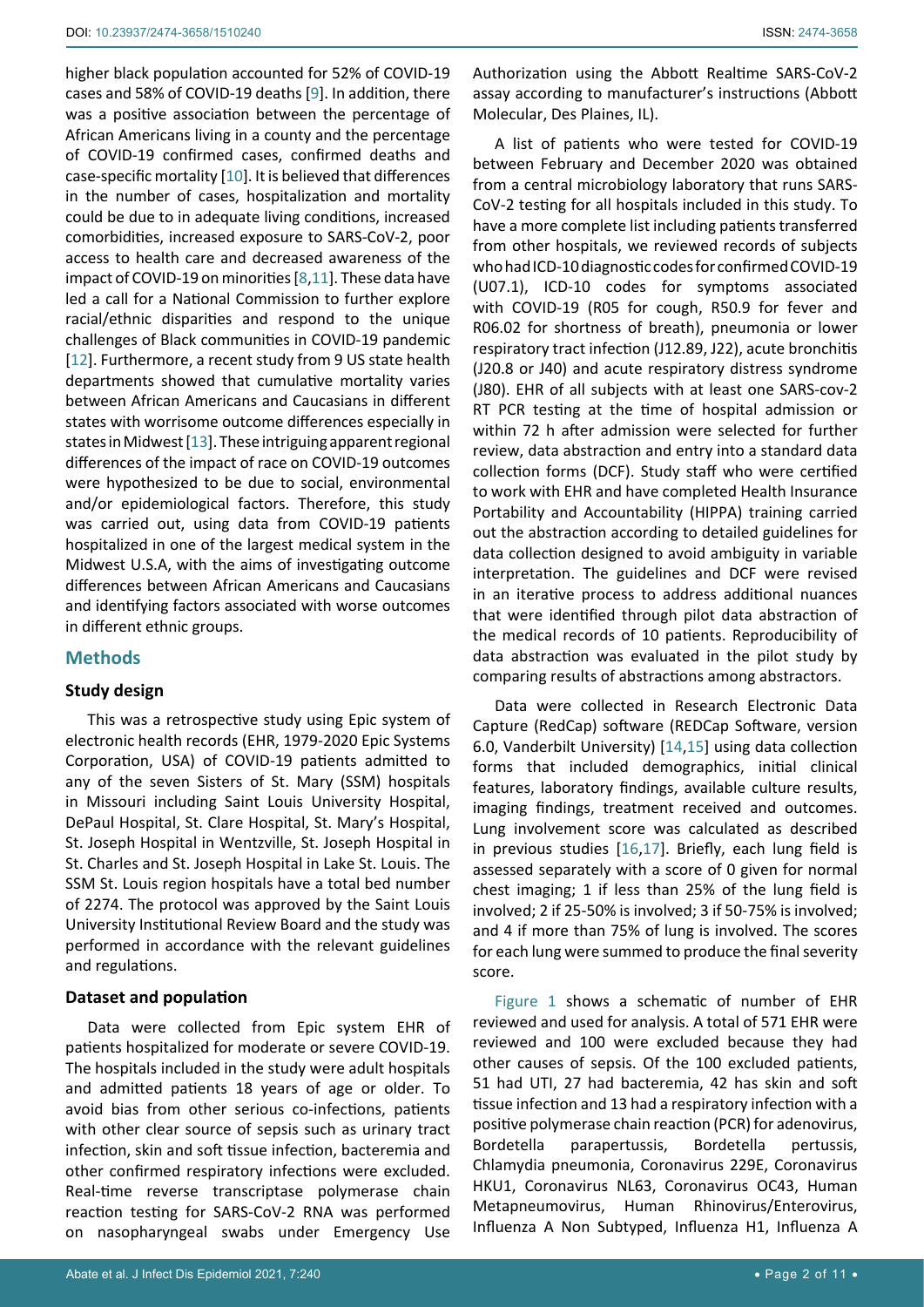<span id="page-2-0"></span>

H3, Influenza A H1 2009, Influenza B, Mycoplasma Pneumoniae, Parainfluenza virus 1, Parainfluenza virus 2, Parainfluenza virus 3, Parainfluenza virus 4 and/or respiratory syncytial virus. Thirty-three of 100 excluded patients had more than one other causes of sepsis.

#### **Outcomes**

All-cause mortality was used as the primary outcome, and hospital length of stay (LOS) was used as the secondary outcome, defined as the number of days between hospital admission and discharge or death, whichever occurred first. For length of hospital stay, we evaluated patients up to day 14 post admission in multivariable modeling, with right censoring occurring at day 14. For patients who died prior to day 14, they were right censored at the worst outcome to account for competing risks in multivariable modeling [\[18](#page-9-16)]. One hundred and sixteen variables were tested for association with mortality in hospitalized African American and Caucasian COVID-19 patients separately.

#### **Statistical analysis**

Continuous data were reported as means with standard deviation (SD). Categorical variables were reported as frequencies with percentages. Interquartile range (IQR) was used in the analysis of duration of symptoms before hospitalization. Multivariable logistic regression was used to evaluate independent associations between race groups and all-cause mortality. Clinically relevant variables with bivariable associations ( $P < 0.25$ ) with both race and mortality were included in the multivariate logistic regression model [[19](#page-9-17)]. Independent associations between race groups and length of hospital stay were defined using a loglog distributed Accelerated Failure Time (AFT) model. Here, two models were created, one using

variables with associations described in other studies or presumed clinical relevance based on previous reports, and the other using the same variables as included in the logistic regression model. P-values of < 0.05 were considered statistically significant in all analyses unless otherwise specified. R v4.0.3 (R Foundation for Statistical Computing, Vienna Austria) was used for all analyses.

#### **Results**

The mean duration of symptoms before hospitalization was 5.3 days (IQR 2-7), 5.7 days (IQR 2.5-7), and 10 days (IQR 7-14) for African Americans, Caucasians and patients from other races, respectively. There was no significant difference in the duration of symptoms before hospitalization between African Americans and Caucasians ( $P = 0.55$ ). [Table 1](#page-3-0) shows racial differences in baseline characteristics including demographics, comorbidities and home medication. Patients who were neither African American nor Caucasian were of younger age with a mean of 57.3 years. African Americans and Caucasians had a mean age of 63.3 and 67.2 years, respectively ( $P = 0.009$ ). The average body mass index (BMI) in African Americans, Caucasians and others was 31.8, 29.5 and 29.1 kg/m<sup>2</sup>, respectively (P = 0.023). Chronic obstructive pulmonary disease (COPD) was more common in Caucasians ( $P = 0.036$ ) whereas hypertension was more common in African Americans (P = 0.001). Home use of nonsteroidal anti-inflammatory drug (NSAID) and angiotensin receptor blocker (ARB) was more common in African Americans with P = 0.023 and 0.001, respectively. There were only 14 patients without any kind of health insurance, and there were no statistically significant differences in the number of patients with private insurance (26.9% vs. 19.3% vs. 12.5%,  $P = 0.15$ ).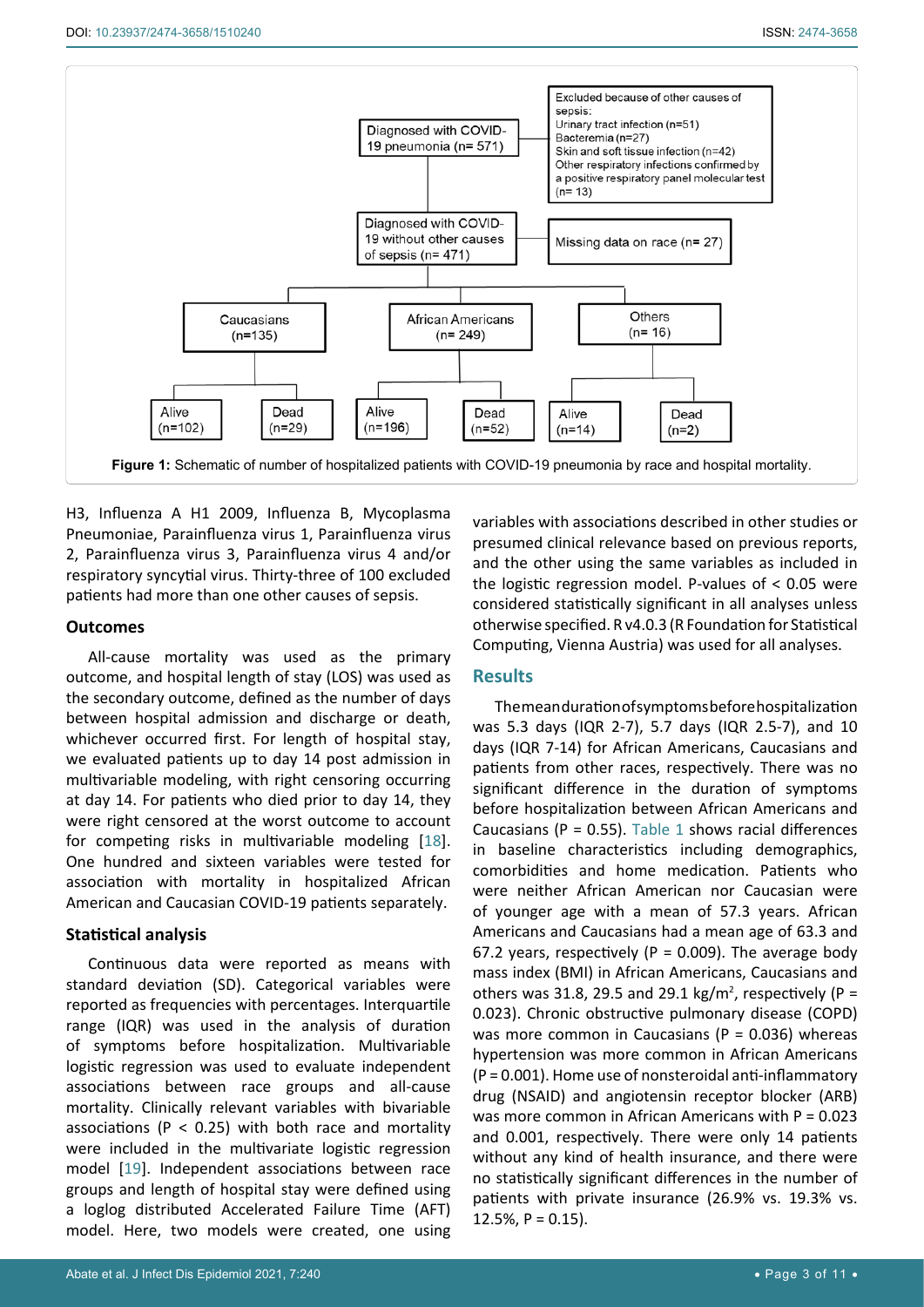|                                      | <b>African Americans N = 249</b> | <b>Caucasians</b> | <b>Others</b> |         |
|--------------------------------------|----------------------------------|-------------------|---------------|---------|
|                                      | $(\%)$                           | $N = 135$ (%)     | $N = 16$ (%)  | P-value |
| Sociodemographic                     |                                  |                   |               |         |
| Age                                  | 63.3 (14.24)                     | 67.2 (15.32)      | 57.3 (18.94)  | 0.009   |
| Females                              | 123 (49.4)                       | 61(45.2)          | 7(43.8)       | 0.597   |
| Private Insurance                    | 67 (26.9)                        | 26 (19.3)         | 2(12.5)       | 0.151   |
| <b>Comorbidities</b>                 |                                  |                   |               |         |
| <b>BMI</b>                           | 31.8 (8.84)                      | 29.5 (7.12)       | 29.1 (6.31)   | 0.023   |
| <b>COPD</b>                          | 26 (10.4)                        | 26 (19.3)         | 1(6.2)        | 0.036   |
| Smoking                              | 48 (19.3)                        | 35(25.9)          | 2(12.5)       | 0.215   |
| <b>GERD</b>                          | 41 (16.5)                        | 29 (21.5)         | 2(12.5)       | 0.4     |
| Diabetes mellitus                    | 106 (42.6)                       | 48 (35.6)         | 5(31.2)       | 0.316   |
| Hypertension                         | 194 (77.9)                       | 88 (65.2)         | 7(43.8)       | 0.001   |
| <b>Heart Failure</b>                 | 38 (15.3)                        | 16 (11.9)         | 1(6.2)        | 0.439   |
| <b>Chronic Kidney Disease</b>        | 50(20.1)                         | 21(15.6)          | 4(25)         | 0.448   |
| <b>Chronic Liver Disease</b>         | 4(1.6)                           | 2(1.5)            | $\Omega$      | 0.877   |
| <b>HIV</b>                           | 2(0.8)                           | 1(0.7)            | $\mathbf 0$   | 0.937   |
| <b>Home Medications</b>              |                                  |                   |               |         |
| <b>NSAID</b>                         | 97 (39)                          | 45 (33.3)         | 1(6.2)        | 0.023   |
| <b>ACE</b> inhibitors                | 42 (16.9)                        | 24 (17.8)         | 2(12.5)       | 0.885   |
| <b>ARB</b>                           | 46 (18.5)                        | 8(5.9)            | $\Omega$      | 0.001   |
| Beta-blockers                        | 67 (26.9)                        | 30(22.2)          | 2(12.5)       | 0.305   |
| <b>Statins</b>                       | 98 (39.4)                        | 40 (29.6)         | 3(18.8)       | 0.06    |
| Immunosuppressants                   | 6(2.4)                           | 7(5.2)            | 1(6.2)        | 0.306   |
| Anticoagulants<br>18(7.2)<br>13(9.6) |                                  |                   | $\Omega$      | 0.349   |

<span id="page-3-0"></span>**Table 1:** Baseline characteristics of hospitalized COVID-19 patients.

BMI: Body Mass Index; COPD: Chronic Obstructive Pulmonary Disease; HIV: Human Immunodeficiency Virus; NSAID: Nonsteroidal Anti-Inflammatory Drugs; ACE: Angiotensin Converting Enzyme; ARB: Angiotensin Receptor Blockers. Immunosuppressants Include Steroids, Chemotherapies and Anti-TNF-α Monoclonal Antibodies.

The baseline characteristics showed that Caucasians in this study were older than African Americans followed by patients from other races. African Americans had the highest BMI ( $P = 0.023$ ) whereas Caucasians had the highest rate of COPD ( $P = 0.036$ ) and hypertension ( $P = 0.001$ ). The number of patients who had NSAID or ARB in their home medication list was significantly different among the different races with higher rates in African Americans (P = 0.023 and P = 0.001, respectively).

<span id="page-3-1"></span>**Table 2:** Clinical presentation, laboratory values and severity of illness at presentation in hospitalized COVID-19 patients.

|                                      | <b>African Americans</b> | Caucasians,   | Others,      |         |
|--------------------------------------|--------------------------|---------------|--------------|---------|
|                                      | $n = 249$ (%)            | $n = 135$ (%) | $n = 16$ (%) | P-value |
| <b>Initial Clinical Presentation</b> |                          |               |              |         |
| Cough                                | 137 (55)                 | 75 (55.6)     | 11(68.8)     | 0.562   |
| Shortness of breath                  | 165 (66.3)               | 80 (59.3)     | 14 (87.5)    | 0.059   |
| Fever                                | 166 (66.7)               | 82 (60.7)     | 12 (75)      | 0.353   |
| Fatigue                              | 74 (29.7)                | 26 (19.3)     | 7(43.8)      | 0.025   |
| Myalgia                              | 30(12)                   | 5(3.7)        | 2(12.5)      | 0.024   |
| Arthralgia                           | 3(1.2)                   | 1(0.7)        | 0            | 0.836   |
| Altered mental status                | 43 (17.3)                | 30(22.2)      | 4(25)        | 0.42    |
| <b>Required respiratory support</b>  |                          |               |              |         |
| Oxygen per nasal cannula             | 167 (67.1)               | 89 (65.9)     | 13 (81.2)    | 0.464   |
| <b>HFNC</b>                          | 16(6.4)                  | 15(11.1)      | 2(12.5)      | 0.23    |
| <b>BiPAP</b>                         | 18 (7.2)                 | 9(6.7)        | 1(6.2)       | 0.972   |
| Mechanical ventilation               | 58 (23.3)                | 23 (17)       | 3(18.8)      | 0.347   |
| Vasopressors                         | 27 (10.8)                | 9(6.7)        | 0            | 0.173   |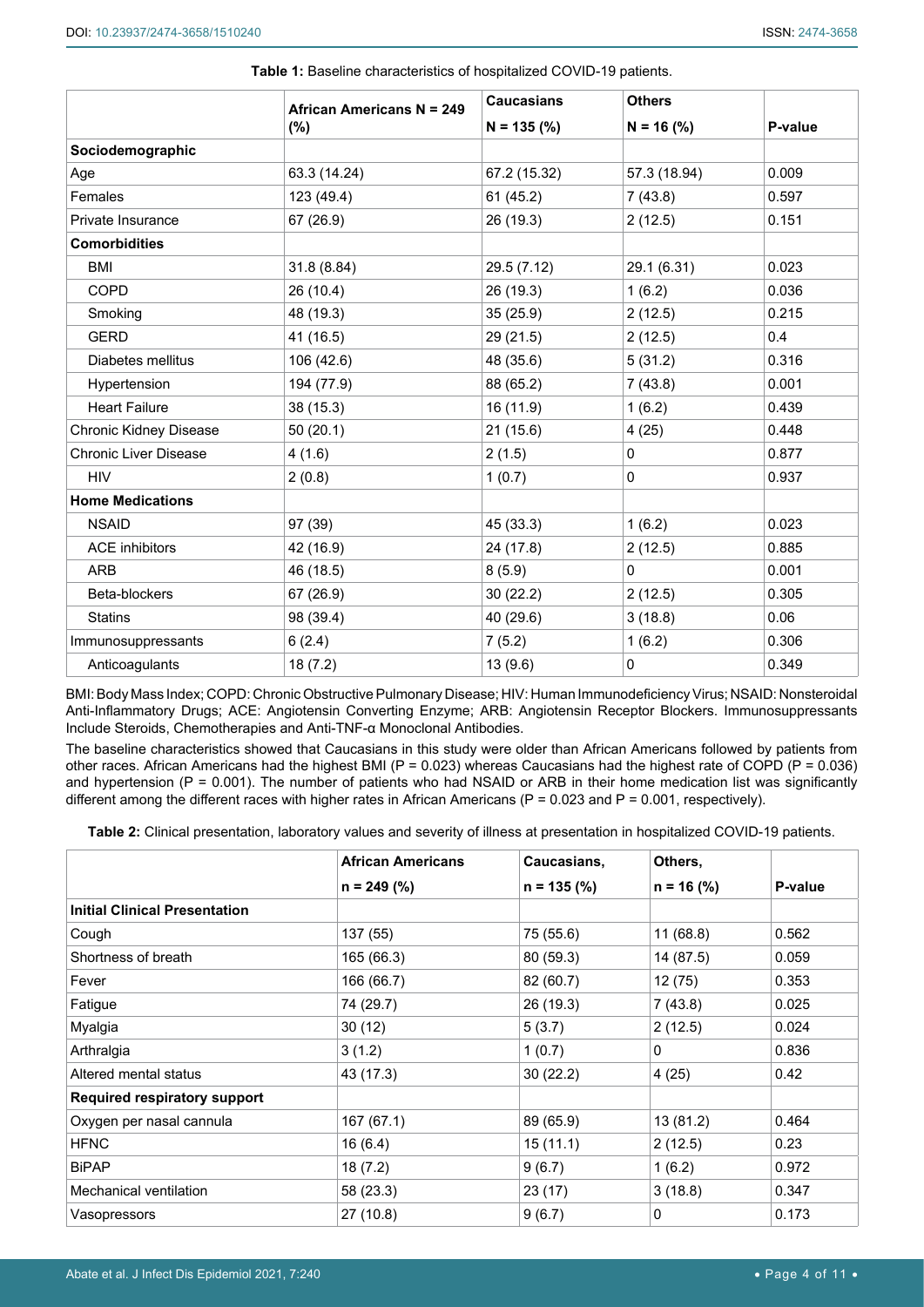| <b>Cell counts</b>                               |                 |                 |                 |       |
|--------------------------------------------------|-----------------|-----------------|-----------------|-------|
| Platelets > $150 \times 10^3/\mu L$              | 167 (67.1)      | 91(67.4)        | 11(68.8)        | 0.507 |
| Platelets 100-149 × 103/µL                       | 67 (26.9)       | 29 (21.5)       | 4(25)           |       |
| Platelets $50-99 \times 10^3/\mu L$              | 11(4.4)         | 9(6.7)          | 1(6.2)          |       |
| Platelets 20-49 $\times$ 10 <sup>3</sup> /µL     | 2(0.8)          | 1(0.7)          | $\mathbf 0$     |       |
| Platelets < $20 \times 10^3/\mu L$               | 1(0.4)          | $\Omega$        | $\Omega$        |       |
| White blood cell/µL(Mean ± SD)                   | 7913 ± 4052     | 7864 ± 4361     | $8631 \pm 4280$ | 0.783 |
| Neutrophils/µL (Mean ± SD)                       | $5914 \pm 3517$ | $5668 \pm 3364$ | 7224 ± 3921     | 0.256 |
| Lymphocytes/µL (Mean ± SD)                       | $1110 \pm 571$  | $1108 \pm 724$  | $825 \pm 424$   | 0.223 |
| Liver function tests                             |                 |                 |                 |       |
| AST (Units/L, Mean ± SD)                         | $92.1 \pm 385$  | $84 \pm 384$    | $43.7 \pm 26$   | 0.877 |
| ALT (Units/L, Mean ± SD)                         | $78.6 \pm 425$  | $104.3 \pm 762$ | $38.3 \pm 31$   | 0.862 |
| Bilirubin 1.2-1.9 mg/dL                          | 24 (9.6)        | 10(7.4)         | 1(6.2)          | 0.005 |
| Bilirubin < 1.2 mg/dL                            | 224 (90)        | 116 (85.9)      | 15 (93.8)       |       |
| eGFR (mL/min/1.73 m <sup>2</sup> )               |                 |                 |                 | 0.101 |
| > 60                                             | 116 (46.6)      | 80 (59.3)       | 10(62.5)        |       |
| 30-60                                            | 66 (26.5)       | 29 (21.5)       | 2(12.5)         |       |
| < 30                                             | 38 (15.3)       | 17(12.6)        | 2(12.5)         |       |
| On HD or PD                                      | 26 (10.4)       | 5(3.7)          | 1(6.2)          |       |
| <b>Inflammatory markers</b>                      |                 |                 |                 |       |
| C-reactive protein (mg/dL, Mean ± SD)            | $10.2 \pm 10.7$ | $7.5 \pm 8.3$   | $11.2 \pm 7.4$  | 0.037 |
| Procalcitonin (ng/mL, Mean ± SD)                 | $1.67 \pm 7$    | $4.1 \pm 29.8$  | $0.89 \pm 2$    | 0.458 |
| Ferritin (ng/mL, Mean ± SD)                      | $1774 \pm 4450$ | $1079 \pm 3849$ | $1328 \pm 921$  | 0.348 |
| D-dimer (µg/mL, Mean ± SD)                       | $2.42 \pm 4.7$  | $5.7 \pm 34.9$  | $1.39 \pm 1.7$  | 0.445 |
| Lung imaging                                     |                 |                 |                 | 0.208 |
| One lung affected                                | 38 (15.3)       | 20(14.8)        | 3(18.8)         |       |
| Both lungs affected                              | 156 (62.7)      | 75 (55.6)       | 13 (81.2)       |       |
| Lung involvement Severity score (Mean<br>$±$ SD) | $3.2 \pm 3.5$   | $2.5 \pm 2$     | $3.3 \pm 1.9$   | 0.124 |

HFNC: High Flow Nasal Cannula; Bipap: Bilevel Positive Airway Pressure; AST: Aspartate Aminotransferase; ALT: Alanine Aminotransferase; Egfr: Estimated Glomerular Filtration Rate.

Among the clinical presentations, laboratory values and possible indicators of severity of illness presented in Table 2, higher rates of fatigue and myalgia and higher levels of CRP were seen in patients from other races followed by African Americans and Caucasians ( $P < 0.05$ ).

Clinical presentation, laboratory values and extent of lung involvement at presentation were similar between races, with the exception that fatigue, myalgia and elevated bilirubin were highest in 'other' races followed by African Americans and Caucasians ([Table 2](#page-3-1)). In African Americans, Caucasians and other races hospitalized with COVID-19, fatigue was one of the presenting symptoms experienced by 29.7%, 19.3% and 43.8% of patients, respectively ( $P = 0.025$ ). Myalgia was a presenting symptom in 12%, 3.7%, and 12.5% of African Americans, Caucasians and other races, respectively ( $P = 0.024$ ). In African Americans, Caucasians and other races, elevated bilirubin was seen in 9.6%, 7.4% and 6.2% of cases, respectively (P =  $0.005$ ). C-reactive protein (CRP) was 10.2 ± 10.7 (Mean ± SD) in African Americans, 7.5 ± 8.3 in Caucasians, and  $11.2 \pm 7.4$  in other races (P = 0.037).

There were no significant differences among the different races in COVID-19 treatment or intravenous

(IV) antibiotics received except in participation in the Remdesivir clinical trial [[20\]](#page-10-0) ([Table 3\)](#page-5-0). Among African Americans, Caucasians and other races, the proportion of patients who participated in the Remdesivir placebocontrolled trial was 4%, 0.7% and 12.5%, respectively  $(P = 0.023)$ . Since this clinical trial was blinded, the intervention the patients received was not documented in the electronic health records. Vancomycin was the most commonly used empiric IV antibiotic followed by cefepime. Mortality in hospitalized COVID-19 African Americans, Caucasians and patients of other races was 20.9%, 21.5% and 12.5%, respectively (P = 0.225).

One hundred and sixteen variables were tested for association with mortality in hospitalized African American and Caucasian COVID-19 patients separately. [Table 4](#page-5-1) shows factors associated with mortality in at least one of the races. Eleven factors were significantly more common in both African American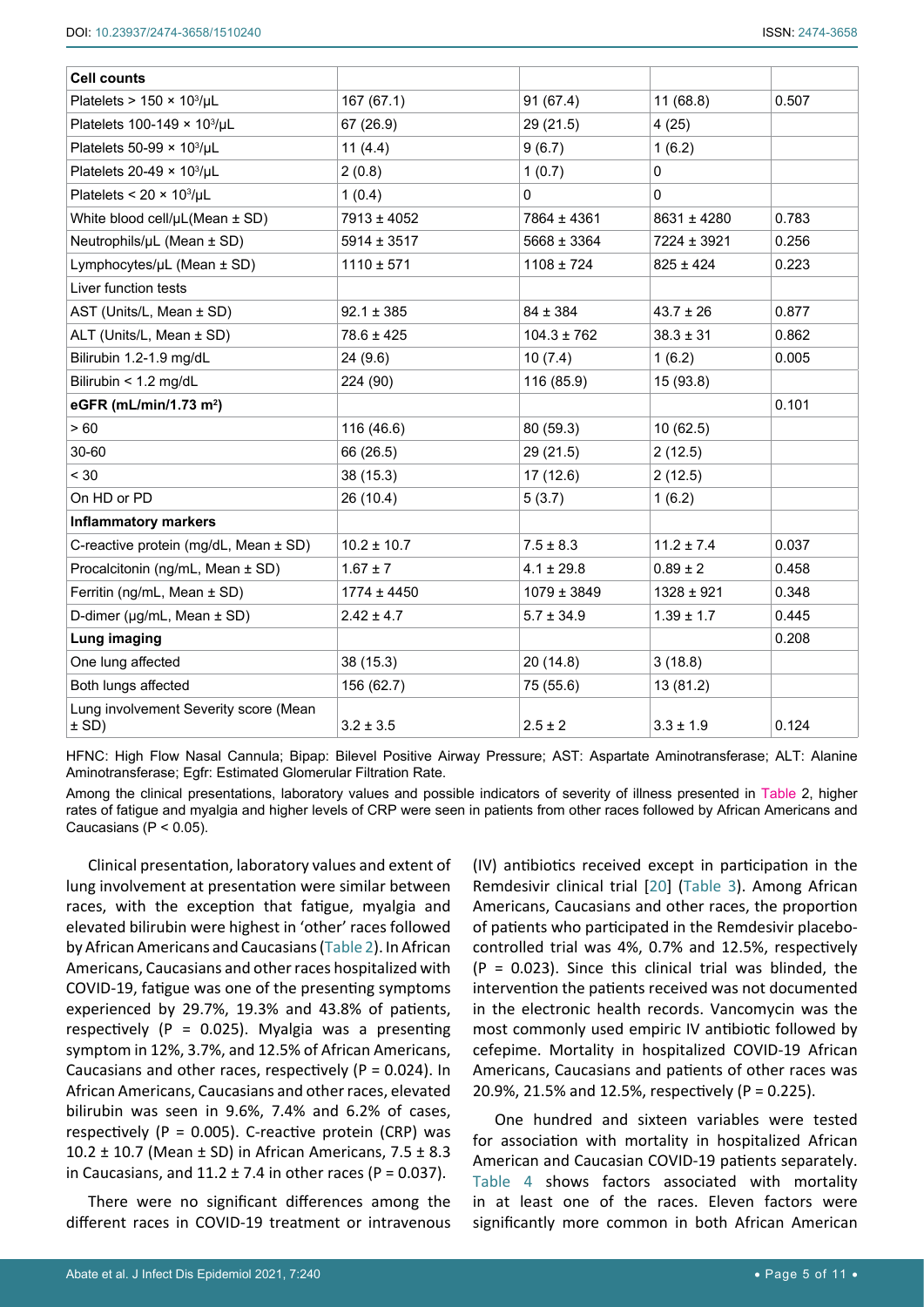|                                     | <b>African Americans</b> | Caucasians,   | Others,      |         |  |
|-------------------------------------|--------------------------|---------------|--------------|---------|--|
|                                     | $n = 249$ (%)            | $n = 135$ (%) | $n = 16$ (%) | P-value |  |
| <b>COVID-19 treatment</b>           |                          |               |              |         |  |
| Hydroxychloroquine                  | 115 (46.2)               | 50 (37)       | 4(25)        | 0.081   |  |
| Azithromycin                        | 138 (55.4)               | 60 (44.4)     | 7(43.8)      | 0.1     |  |
| Convalescent plasma                 | 6(2.4)                   | 8(5.9)        | 2(12.5)      | 0.051   |  |
| Included in a study                 |                          |               |              |         |  |
| (Remdesivir vs. placebo)            | 10(4)                    | 1(0.7)        | 2(12.5)      | 0.023   |  |
| Steroid                             | 31(12.4)                 | 20(14.8)      | 1(6.2)       | 0.576   |  |
| Anti-IL-6                           | 8(3.2)                   | 2(1.5)        | $\mathbf{0}$ | 0.471   |  |
| <b>IV</b> antibiotics               |                          |               |              |         |  |
| Vancomycin                          | 56 (22.5)                | 33(24.4)      | 3(18.8)      | 0.836   |  |
| Piperacillin-tazobactam             | 18(7.2)                  | 12(8.9)       | 0            | 0.428   |  |
| Cefepime                            | 46 (18.5)                | 35(25.9)      | 4(25)        | 0.218   |  |
| Metronidazole                       | 4(1.6)                   | 6(4.4)        | 0            | 0.190   |  |
| <b>Others</b>                       | 19 (7.6)                 | 8(5.9)        | $\mathbf{0}$ | 0.447   |  |
| <b>Outcome</b>                      |                          |               |              |         |  |
| Improved or cured                   | 162 (65.1)               | 85 (63)       | 11(68.8)     | 0.292   |  |
| Worse but discharged                |                          |               |              |         |  |
| Death                               | 52 (20.9)                | 29(21.5)      | 2(12.5)      | 0.225   |  |
| Length of hospital stay (Mean ± SD) | $9.67 \pm 8.8$           | $9.2 \pm 7.7$ | $13 \pm 9.5$ | 0.24    |  |
| Length of ICU stay (Mean $\pm$ SD)  | $11.3 \pm 10.9$          | $8.7 \pm 6.6$ | $9.9 \pm 11$ | 0.424   |  |

<span id="page-5-0"></span>

|  | Table 3: COVID-19 treatment, length of hospitalization and outcomes by race. |  |
|--|------------------------------------------------------------------------------|--|
|--|------------------------------------------------------------------------------|--|

IV: Intravenous; ICU: Intensive Care Unit.

Length of hospital stay or ICU stay did not differ among the different races. Among 13 patients who were enrolled in remdesivir study, 10 were African Americans. However, proportion of patients who participated in the remdesivir trial was highest for patients from other races followed by African Americans.

<span id="page-5-1"></span>

| <b>Table 4: Factors associated with mortality in African Americans and Caucasians.</b> |  |
|----------------------------------------------------------------------------------------|--|
|----------------------------------------------------------------------------------------|--|

| <b>Variables</b>             |                 | <b>African Americans</b> |         |               | <b>Caucasians</b> |         |  |
|------------------------------|-----------------|--------------------------|---------|---------------|-------------------|---------|--|
|                              | <b>Alive</b>    | <b>Dead</b>              |         | <b>Alive</b>  | <b>Dead</b>       |         |  |
|                              | $N = 196$ (%)   | $N = 52$ (%)             | P-value | $N = 102$ (%) | $N = 29$ (%)      | P-value |  |
| Demographic                  |                 |                          |         |               |                   |         |  |
| Age in yr (Mean $\pm$ SD)    | $60.8 \pm 13.8$ | $72.6 \pm 11.8$          | < 0.001 | $64.3 \pm 15$ | $78 \pm 11.4$     | < 0.001 |  |
| <b>Comorbidities</b>         |                 |                          |         |               |                   |         |  |
| COPD                         | 15(7.7)         | 11(21.2)                 | 0.01    | 21(20.6)      | 5(17.2)           | 0.893   |  |
| <b>CKD</b>                   | 32(16.3)        | 17(32.7)                 | 0.015   | 12(11.8)      | 9(31)             | 0.027   |  |
| Diabetes mellitus            | 76 (38.8)       | 29 (55.8)                | 0.041   | 38 (37.3)     | 10(34.5)          | 0.956   |  |
| Congestive Heart failure     | 25(12.8)        | 13(25)                   | 0.05    | 9(8.8)        | 7(24.1)           | 0.057   |  |
| <b>Home medication</b>       |                 |                          |         |               |                   |         |  |
| <b>NSAID</b>                 | 73 (37.2)       | 23 (44.2)                | 0.448   | 30(29.4)      | 15(51.7)          | 0.044   |  |
| <b>Statins</b>               | 69 (35.2)       | 28 (53.8)                | 0.022   | 29 (28.4)     | 11(37.9)          | 0.452   |  |
| Beta-blockers                | 52(26.5)        | 14 (26.9)                | 1       | 16(15.7)      | 14(48.3)          | 0.001   |  |
| <b>Clinical presentation</b> |                 |                          |         |               |                   |         |  |
| Cough                        | 106(54.1)       | 31(59.6)                 | 0.578   | 67 (65.7)     | 8(27.6)           | 0.001   |  |
| Altered mental status        | 24 (12.2)       | 18 (34.6)                | < 0.001 | 14 (13.7)     | 16(55.2)          | < 0.001 |  |
| <b>Respiratory support</b>   |                 |                          |         |               |                   |         |  |
| <b>BiPAP</b>                 | 12(6.1)         | 6(11.5)                  | 0.299   | 3(2.9)        | 6(20.7)           | 0.004   |  |
| Mechanical ventilation       | 24 (12.2)       | 34(65.4)                 | < 0.001 | 13 (12.7)     | 10 (34.5)         | 0.015   |  |
| Vasopressor                  | 8(4.1)          | 19 (36.5)                | < 0.001 | 3(2.9)        | 6(20.7)           | 0.004   |  |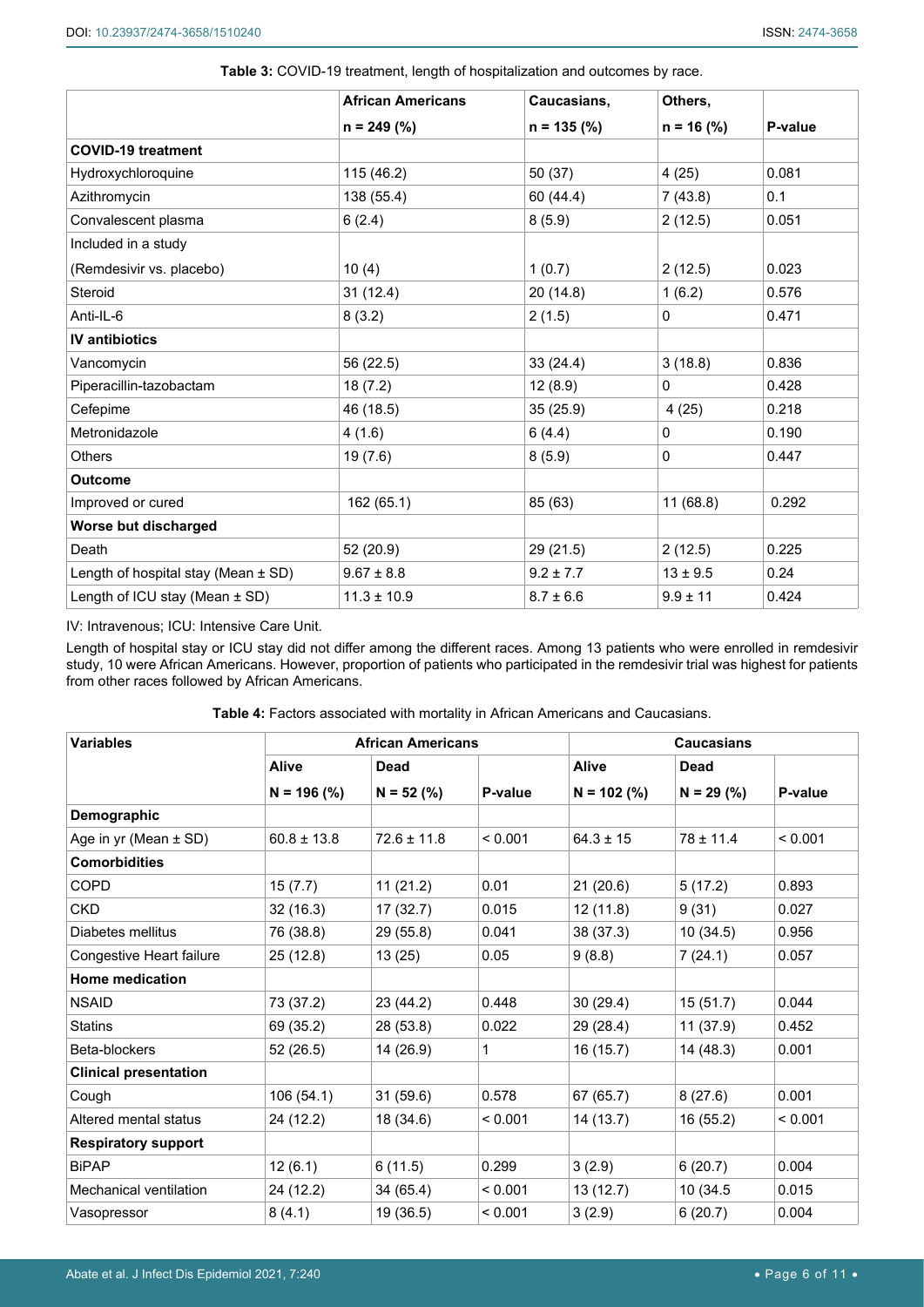| Laboratory results                                    |                   |                 |         |                 |                 |         |
|-------------------------------------------------------|-------------------|-----------------|---------|-----------------|-----------------|---------|
| $WBC/\mu L$ (Mean $\pm$ SD)                           | 7707 ± 3672       | $8689 \pm 5212$ | 0.121   | $7319 \pm 3508$ | $9762 \pm 6236$ | 0.007   |
| Neutrophil/µL (Mean ± SD)                             | $5617 \pm 3107$   | 7058 ± 4640     | 0.009   | $5191 \pm 2813$ | 7332 ± 4493     | 0.002   |
| Lymphocyte/µL (Mean ± SD)                             | $1186 \pm 571$    | $818 \pm 476$   | < 0.001 | $1141 \pm 756$  | $993 \pm 599$   | 0.333   |
| AST (Units/L, Mean ± SD)                              | $45.1 \pm 39.3$   | $265.3 \pm 812$ | < 0.001 | $38.5 \pm 34.3$ | $238 \pm 794$   | 0.015   |
| ALT (Units/L, Mean ± SD)                              | $31.8 \pm 30.9$   | $251.2 \pm 904$ | 0.001   | $29.7 \pm 28.4$ | $357 \pm 1593$  | 0.045   |
| Bilirubin > 1.2 mg/dL                                 | 12(6.1)           | 12(23.1)        | 0.001   | 6(5.9)          | 4(13.8)         | 0.208   |
| <b>Lung Involvement Severity</b><br>Score (Mean ± SD) | $2.84 \pm 3.7$    | $4.4 \pm 2.4$   | 0.005   | $2.29 \pm 1.8$  | $3.2 \pm 2.3$   | 0.022   |
| Length of hospitalization<br>(Mean $\pm$ SD)          | $8.88 \pm 8.6$    | $12.6 \pm 8.7$  | 0.007   | $9.19 \pm 8.3$  | $9.3 \pm 5.5$   | 0.939   |
| <b>COVID-19 treatment</b>                             |                   |                 |         |                 |                 |         |
| Hydroxychloroquine                                    | 87 (44.4)         | 28 (53.8)       | 0.289   | 46 (45.1)       | 4(13.8)         | 0.004   |
| Azithromycin                                          | 101(51.5)         | 37(71.2)        | 0.018   | 49 (48)         | 11(37.9)        | 0.452   |
| Steroid                                               | 18 (9.2)          | 13(25)          | 0.005   | 15(14.7)        | 5(17.2)         | 0.966   |
| <b>IV</b> antibiotics                                 |                   |                 |         |                 |                 |         |
| Vancomycin                                            | 34 (17.3)         | 22 (42.3)       | < 0.001 | 16(15.7)        | 17(58.6)        | < 0.001 |
| Cefepime                                              | 27 (13.8)         | 19 (36.5)       | < 0.001 | 20 (19.6)       | 15(51.7)        | 0.001   |
| <b>Inflammatory markers</b>                           |                   |                 |         |                 |                 |         |
| C-reactive protein (mg/dL,<br>Mean $\pm$ SD)          | $8.5 \pm 9.1$     | $16.7 \pm 13.4$ | < 0.001 | 6±7             | $12.4 \pm 10$   | < 0.001 |
| Ferritin (ng/mL, Mean ± SD)                           | $1519.5 \pm 4326$ | $2683 \pm 4803$ | 0.106   | $539 \pm 733$   | $2799 \pm 7618$ | 0.007   |
| Procalcitonin (ng/mL, Mean<br>$±$ SD)                 | $0.41 \pm 1.1$    | $6.3 \pm 14.1$  | < 0.001 | $3.78 \pm 32.6$ | $5 \pm 18.7$    | 0.858   |
| D-dimer ( $\mu$ g/mL, Mean $\pm$ SD)                  | $1.69 \pm 3.5$    | $4.9 \pm 7$     | < 0.001 | $6 + 38.8$      | $4.3 \pm 5.1$   | 0.863   |
|                                                       |                   |                 |         |                 |                 |         |

In both African Americans and Caucasians, those who died were significantly older (P < 0.01), had higher rate of CKD (P < 005) and higher rate of mental status change at presentation (P < 0.001). In both races, those who died had higher neutrophil count (P < 0.01), elevated AST (P < 0.05), elevated ALT (P < 0.05), higher CRP values (P < 0.01) and higher lung involvement severity score (P < 0.05). The proportion of patients who received vancomycin or cefepime was higher among those who died compared to those who survived  $(P < 0.01)$ .

In addition, African Americans who died had significantly higher rates of COPD (P < 0.05), diabetes mellitus (P < 0.05), congestive heart failure (P < 0.05), statin use (P < 0.05), azithromycin use (P < 0.05), steroid use (P < 0.01), increased length of hospitalization (P < 0.01) and higher prolactin and D-dimer levels (P < 0.01). Caucasians who died had significantly higher rates of use NSAID  $(P < 0.05)$  and beta-blocker  $(P < 0.01)$ , increased total white blood cell count  $(P < 0.01)$ , and higher prolactin values  $(P < 0.01)$ . African American who survived had higher lymphocyte count compared to those who died (P < 0.01). In Caucasians, cough at presentation and use of hydroxychloroquine were more common in those who survived with P values of 0.001 and 0.004, respectively.

and Caucasian patients who died compared to those who were alive (P < 0.05). These factors include older age, chronic kidney disease (CKD), mental status change on presentation, high neutrophil count, elevated aspartate aminotransferase (AST), elevated alanine aminotransferase (ALT), elevated CRP, high lung involvement score on imaging studies, use of mechanical ventilation and vasopressor and empiric use of intravenous vancomycin and cefepime. Nine factors including history of COPD ( $P = 0.01$ ), diabetes mellitus  $(P = 0.04)$ , congestive heart failure  $(P = 0.05)$ , statin use at home ( $P = 0.02$ ), decreased lymphocyte counts  $(P < 0.001)$ , increased bilirubin level  $(P = 0.001)$ , high procalcitonin (P < 0.001), elevated D-dimer (P < 0.001) and inpatient steroid use ( $P = 0.005$ ) were significantly more common only in African Americans who died. Six factors including the use of NSAID ( $P = 0.04$ ) and beta blockers ( $P = 0.001$ ) at home, cough as one of the presenting symptoms ( $P = 0.001$ ), increased total WBC

 $(P = 0.007)$ , increased ferritin levels  $(P = 0.007)$  and use of bilevel positive airway pressure (BiPAP) ( $P = 0.004$ ) were significantly more common only in Caucasians who died compared to those who survived. The use of hydroxychloroquine was more common in Caucasians who survived compared to those who died ( $P = 0.004$ ).

Binary logistic regression analysis after adjusting for confounding variables [\(Figure 2](#page-7-0)) shows that African Americans and Caucasians did not significantly vary in all-cause in-hospital mortality (OR 1, 95% CI 0.48-1.94). [Figure 2](#page-7-0) also shows the impact of age, lung involvement score, CRP, elevated bilirubin, lymphopenia, history of NSAID use, COPD, myalgia as a presenting symptom, and intubation on mortality. Intubation/mechanical ventilation was the only factor that was associated with in-hospital mortality (OR 6, 95% CI: 2.94-12.48).

[Figure 3](#page-7-1) depicts multivariable modeling of time to hospital discharge using variables selected based on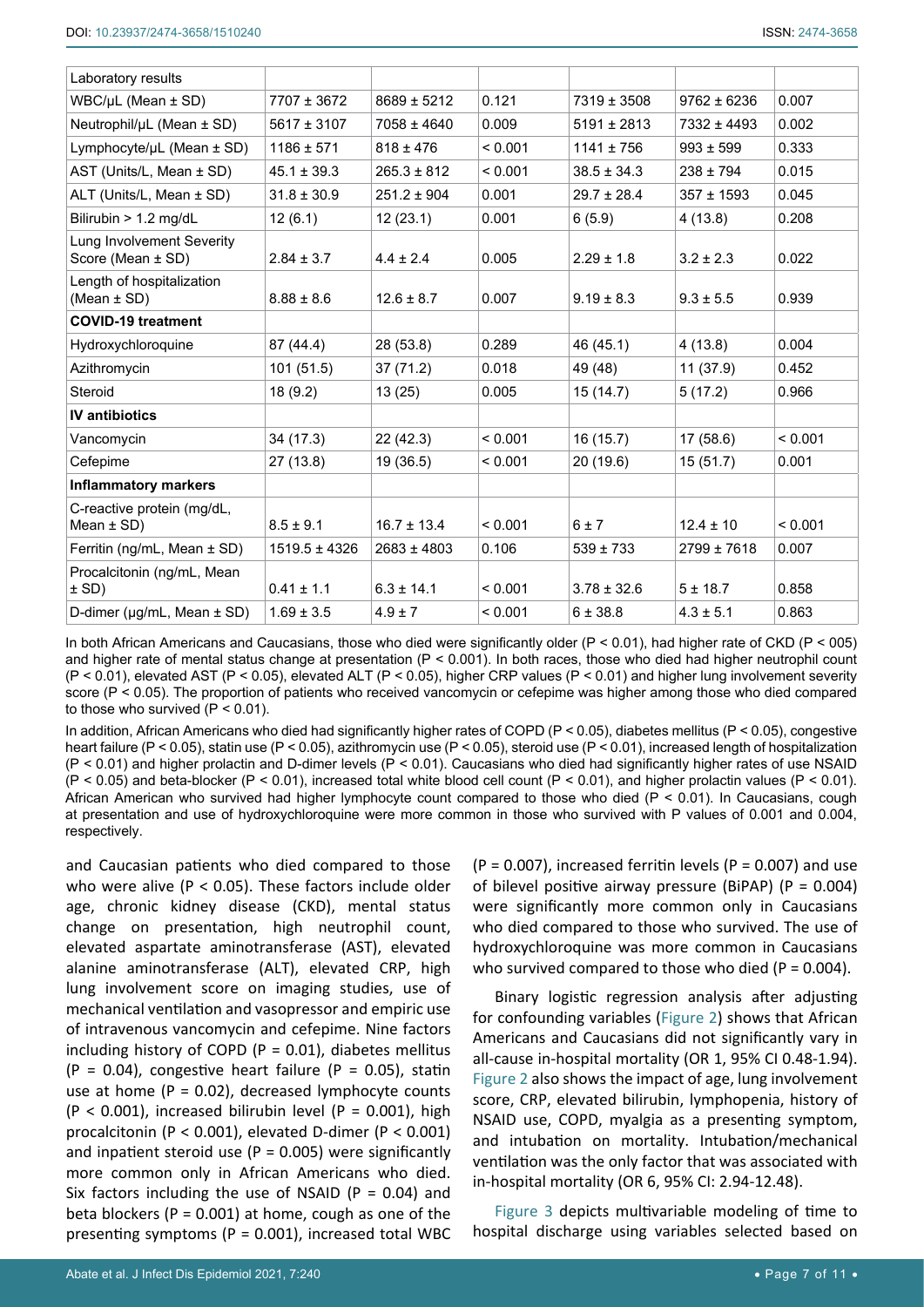<span id="page-7-0"></span>

**Figure 2:** A binary logistic regression model to evaluate the impact of race on mortality after adjusting for several variables deemed clinically relevant.

OR: Odds Ratio; CI: Confidence Interval.

<span id="page-7-1"></span>

relevance from reports in other studies or presumed clinical and statistical association (P < 0.05).

associations described in other studies and presumed clinical relevance or statistical significance [[21](#page-10-1)]. In this model, time to hospital discharge was not significantly different between African Americans and Caucasians. Mechanical ventilation was a strong predictor of increased hospital LOS (Survival Estimate of 3.5, 95 CI: 2.72-4.37). The AFT for bilirubin was 0.7, indicating that patients with bilirubin < 1.2 had a 30% decrease in the hospital LOS compared to those with bilirubin > 1.2. The use of HFNC (Survival Estimate of 1.6, 95% CI: 1.20-2.26),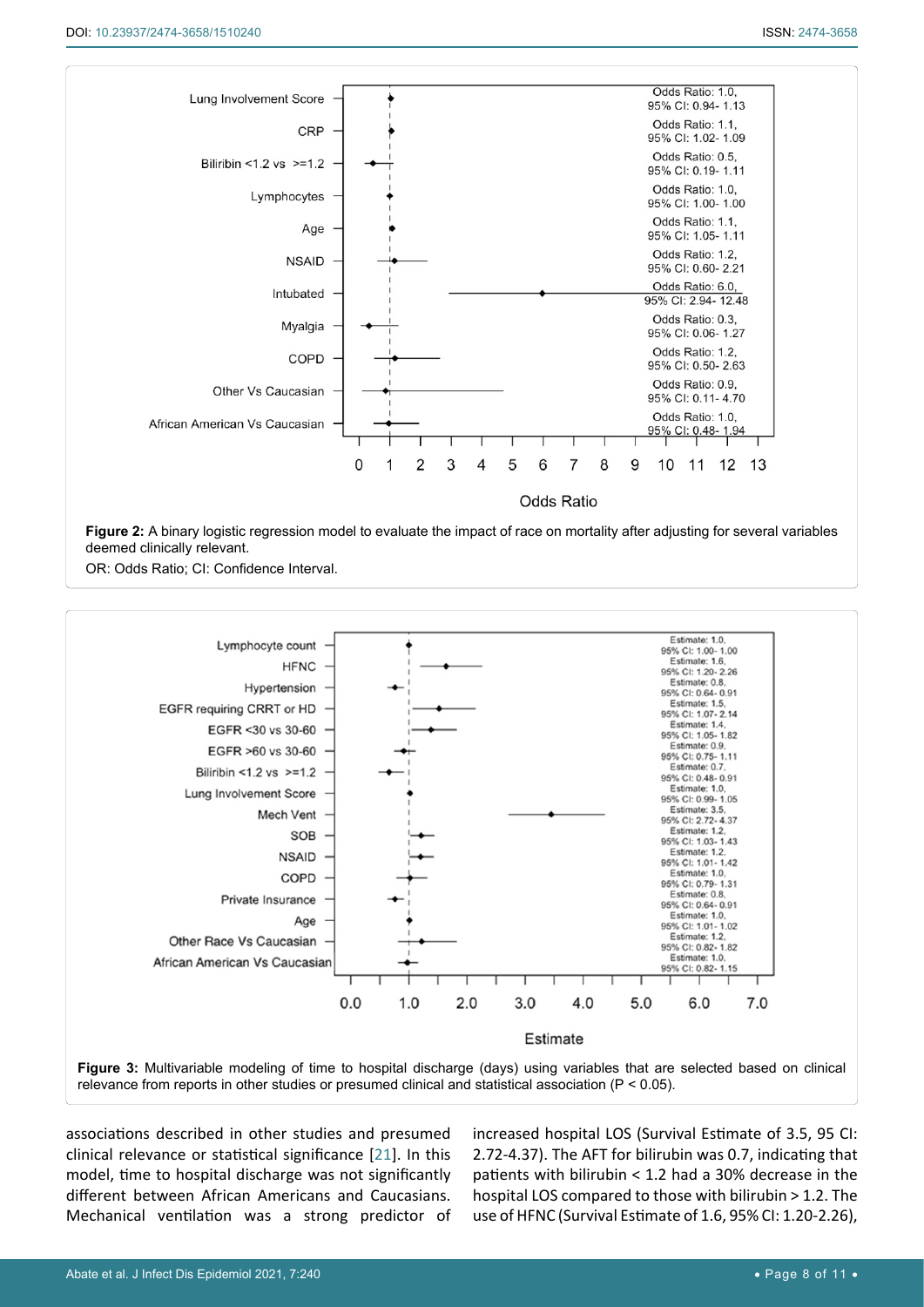low eGFR (Survival Estimate of 1.4, 95% CI: 1.05-1.82)) and hemodialysis (Survival Estimate of 1.5, 95% CI: 1.07- 2.14) were associated with increased hospital LOS.

#### **Discussion**

The COVID-19 pandemic has clearly delineated health disparity among African Americans and Caucasians. In a cross-sectional study of adults tested for COVID-19, the positivity and hospitalization rates were associated with race and poverty [[22](#page-10-9)]. Hospitalization rates in African Americans are reportedly 1.5 to 4 times higher than Caucasians [\[23](#page-10-10)]. Although the reasons for this difference are not well defined, it is believed that health care access and exposure risk could be contributing factors. Minorities including African Americans were more likely to be employed in essential industries with little protection and more exposure at the height of the COVID-19 pandemic [[11](#page-9-9)]. Situations that may lead to loss of social distancing has been shown to cause easy spread of SARS-CoV-2 in communities [[24\]](#page-10-11). With increased rates of hospitalization, it would not be surprising to assume that African Americans have higher rates of COVID-19 associated mortality. As expected, a recent systematic review found that mortality from COVID-19 is higher in African Americans [\[23](#page-10-10),[25](#page-10-12)]. However, these findings are not universal as other studies have shown no difference in COVID-19 associated mortality among the different races [\[26](#page-10-13)]. One explanation for these conflicting results on the effect of race on mortality could be geographic location [[13](#page-9-11),[25\]](#page-10-12). For instance, Midwestern states of US including Missouri appear to have the largest differences in mortality between African Americans and Caucasians [[13](#page-9-11),[25\]](#page-10-12). Interestingly, our study, in a hospital setting with a large number of African Americans, showed that there was no significant difference in the inpatient mortality between African American and Caucasian COVID-19 patients.

About 34% of our patients were Caucasians and 63% were African Americans although African Americans comprise only 12% of Missouri's population. This discrepancy could either be due to preferential utilization of SSM health services by African Americans or increased severity of COVID-19 and hospitalization in African Americans as described previously [[22](#page-10-9)]. The findings from a recent systematic review further support the idea that African Americans experience disproportionately higher rates of hospitalization compared with non-Hispanic Whites [[27](#page-10-14)].

In the US, where race is one of the major factors affecting the epidemiology of COVID-19, our univariate analysis showed that 23 variables have significant association with mortality in African Americans (P < 0.05). Eleven of these variables also showed association with mortality in Caucasians. These variables included advanced age, elevated CRP and comorbidities reported previously as independent risk factors [\[28](#page-10-15)-[30](#page-10-16)]. A recent meta-analysis comprised mostly of research papers from

outside the US suggested that BMI was associated with mortality. However, in our study, BMI was not found to be a risk factor for in-hospital mortality. A similar finding showing lack of association between BMI and COVID-19 mortality was obtained in other US studies [\[31](#page-10-2)]. Our multivariate logistic regression showed that only mechanical ventilation was significantly associated with mortality. Similar to the results obtained in studies from Georgia, African Americans and Caucasians in our study did not differ in the rates of mechanical ventilation [\[32](#page-10-3)]. A meta-analysis of 69 studies, 23 from North America, showed that almost half of patients with COVID-19 who require mechanical ventilation died, indicating that mechanical ventilation is a predictor of in-hospital mortality [[33](#page-10-4)].

In this study, African Americans and Caucasians did not significantly differ in LOS. The average hospital LOS was 9.7 days in African Americans and 9.2 days in Caucasians. The average hospital LOS in our study are much shorter than average LOS of 14 days reported from Ohio [[34\]](#page-10-5) but longer than the 4 days of average LOS reported from New York [[35\]](#page-10-6). The reason for this difference in the average LOS is not clear but severity of illness as evidenced by proportion of patients who required mechanical ventilation may have contributed. In our study, 21% of patients required mechanical ventilation whereas in the studies from Ohio and New York, 43% [\[34](#page-10-5)] and 4% [\[35](#page-10-6)] of patients required mechanical ventilation, respectively. To further confirm the association of statistically selected variables with LOS as an indicator of severity of illness, we used Accelerated Failure Time model and assigned death the maximum LOS. Mechanical ventilation was found be the major factor associated with LOS, followed by use of high flow nasal cannula oxygen and low eGFR.

Noninvasive ventilation methods including HFNC, CPAP and BiPAP have helped delay the need for mechanical ventilation. A systematic review suggested that HFNC compared to conventional oxygen therapy may reduce the need for invasive ventilation [\[36\]](#page-10-7). CPAP use has been associated with decreased risk of death in COVID-19 patients hospitalized for < 7 days [[37](#page-10-8)]. In our study, HFNC, CPAP and BiPAP did not have association with mortality.

We used a multicenter hospital database to address a key question of the effects of African American race on severity, hospital LOS and mortality in the US Midwest. However, this study has limitations: i) Analysis may be affected by variability in decision to transfer patients to ICU and on time of discharge among the different hospitals, ii) It does not assess severity and mortality after hospital discharge or during readmissions and iii) It does not assess severity and mortality in patients who were never admitted to hospital.

In conclusion, this study shows that in the Midwest hospital setting in Missouri, African Americans and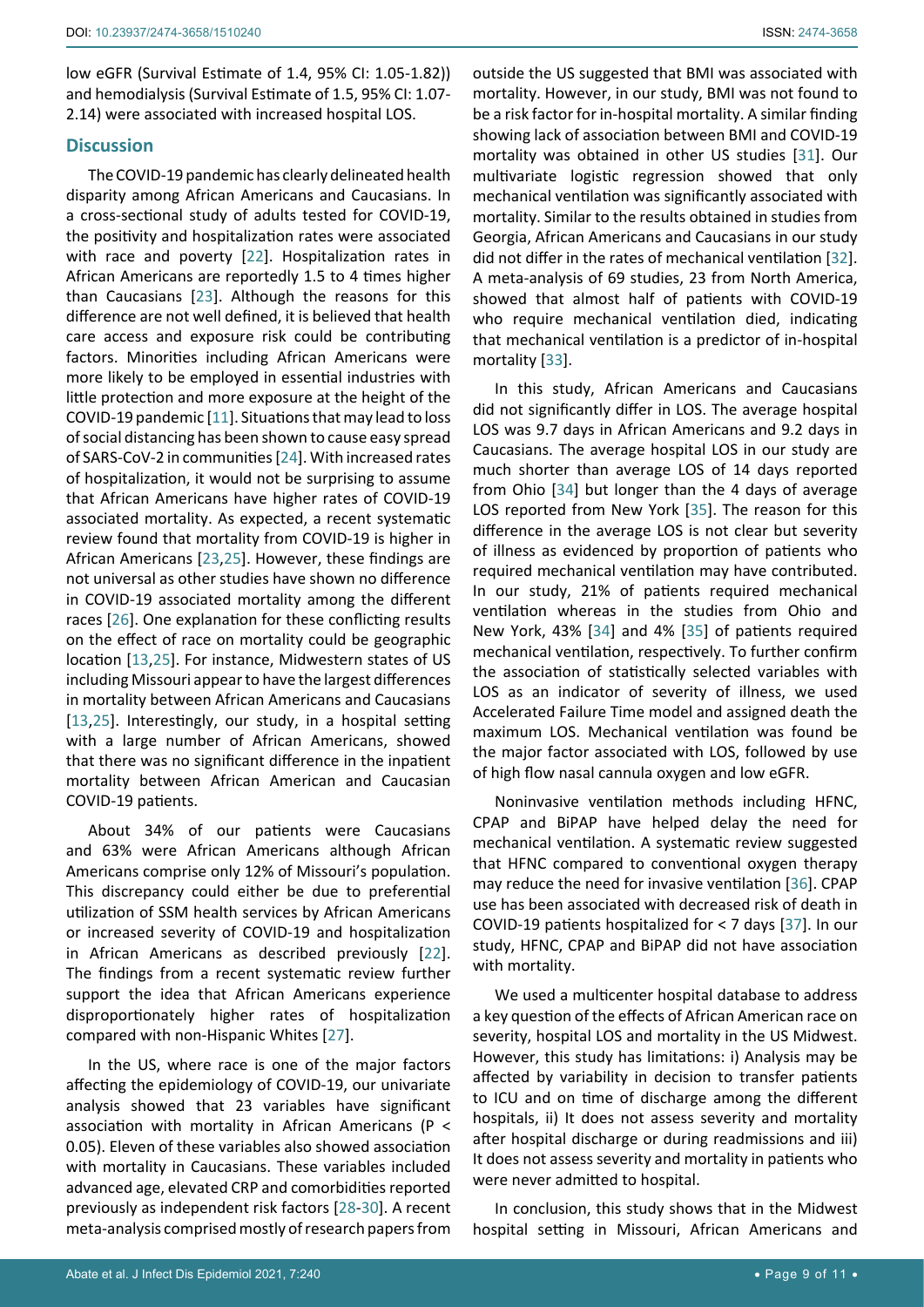Caucasians do not significantly differ in hospital LOS, length of ICU stay and mortality. Mechanical ventilation, HFNC and low eGFR are associated with longer hospital stay but only mechanical ventilation is associated with mortality.

## **Ethics Approval and Consent to Participate**

The work was approved by the Saint Louis University institutional review board (IRB) and SSM health administrative review board. The approved protocol includes documents of exemption from consent and use of data (i.e., data analysis and publication) without identifiable private health information. The study was performed in accordance with the relevant guidelines and regulations.

## **Consent for Publication**

This is a retrospective study and informed consent waiver was obtained from the Saint Louis University IRB.

## **Availability of Data and Materials**

Data and materials presented in this study are collected and analyzed after obtaining approval from the Saint Louis University IRB. The datasets analyzed during the current study are not publicly available due to Institutional Review Board (IRB) requirements, but portions of these data will be available from the corresponding author on reasonable request and IRB approval.

## **Competing Interests**

All authors do not have any conflict of interest.

## **Funding**

This research did not receive any specific grant from funding agencies in the public, commercial, or not-forprofit sectors.

## **Author Contributions**

All authors contributed to writing the manuscript. GA, AK, EC, SF and DF were involved in the research design. GA, AK, EC, BB, QW, GW, MS, JZ and RC were involved in data collection. TW and GA were involved in data analysis. All authors provided comments to the various drafts and approved the final version.

## **Supporting Data**

The datasets analyzed during the current study are not publicly available due to Institutional Review Board (IRB) requirements, but portions of these data will be available from the corresponding author on reasonable request and IRB approval.

## **References**

- <span id="page-9-0"></span>1. [Baciu A, Negussie Y, Geller A \(2017\) The State of Health](https://www.ncbi.nlm.nih.gov/books/NBK425844/)  [Disparities in the United States. 1-24.](https://www.ncbi.nlm.nih.gov/books/NBK425844/)
- <span id="page-9-1"></span>2. [Roberts M, Reither EN, Lim S \(2020\) Contributors to the](https://www.nature.com/articles/s41598-020-70046-6)  [black-white life expectancy gap in Washington D.C. Sci](https://www.nature.com/articles/s41598-020-70046-6)  [Rep 10: 13416.](https://www.nature.com/articles/s41598-020-70046-6)
- 3. [Arias E \(2019\) United States life tables, 2017. Natl Vital](https://pubmed.ncbi.nlm.nih.gov/32501200/)  [Stat Rep 68: 1-66.](https://pubmed.ncbi.nlm.nih.gov/32501200/)
- <span id="page-9-2"></span>4. [Mhlanga D, Garidzirai R \(2020\) The Influence of racial](https://pubmed.ncbi.nlm.nih.gov/32674256/)  [differences in the demand for healthcare in South Africa: A](https://pubmed.ncbi.nlm.nih.gov/32674256/)  [Case of public healthcare. Int J Environ Res Public Health](https://pubmed.ncbi.nlm.nih.gov/32674256/)  [17: 5043.](https://pubmed.ncbi.nlm.nih.gov/32674256/)
- <span id="page-9-3"></span>5. [Giuffrida A, Bernal R, Cárdenas M, Handa A, Trujillo AJ,](https://publications.iadb.org/publications/english/document/Racial-and-Ethnic-Disparities-in-Health-in-Latin-America-and-the-Caribbean.pdf)  [et al. \(2007\) Racial and ethnic disparities in health in Latin](https://publications.iadb.org/publications/english/document/Racial-and-Ethnic-Disparities-in-Health-in-Latin-America-and-the-Caribbean.pdf)  [America and the Caribbean. Inter-American Development:](https://publications.iadb.org/publications/english/document/Racial-and-Ethnic-Disparities-in-Health-in-Latin-America-and-the-Caribbean.pdf)  [Bank and Social Protection and Health Division Country](https://publications.iadb.org/publications/english/document/Racial-and-Ethnic-Disparities-in-Health-in-Latin-America-and-the-Caribbean.pdf)  [Department Andean Group.](https://publications.iadb.org/publications/english/document/Racial-and-Ethnic-Disparities-in-Health-in-Latin-America-and-the-Caribbean.pdf)
- <span id="page-9-4"></span>6. [Okland H, Mamelund SE \(2019\) Race and 1918 influenza](https://www.ncbi.nlm.nih.gov/pmc/articles/PMC6678782/)  [pandemic in the United States: A review of the literature. Int](https://www.ncbi.nlm.nih.gov/pmc/articles/PMC6678782/)  [J Environ Res Public Health 16: 2487.](https://www.ncbi.nlm.nih.gov/pmc/articles/PMC6678782/)
- <span id="page-9-5"></span>7. [Dee DL, Bensyl DM, Gindler J, Truman BI, Allen BG, et al.](https://pubmed.ncbi.nlm.nih.gov/21737049/)  [\(2011\) Racial and ethnic disparities in hospitalizations and](https://pubmed.ncbi.nlm.nih.gov/21737049/)  [deaths associated with 2009 pandemic Influenza A \(H1N1\)](https://pubmed.ncbi.nlm.nih.gov/21737049/)  [virus infections in the United States. Ann Epidemiol 21:](https://pubmed.ncbi.nlm.nih.gov/21737049/)  [623-630.](https://pubmed.ncbi.nlm.nih.gov/21737049/)
- <span id="page-9-6"></span>8. [Yancy CW \(2020\) COVID-19 and African Americans. JAMA](https://pubmed.ncbi.nlm.nih.gov/32293639/)  [323: 1891-1892.](https://pubmed.ncbi.nlm.nih.gov/32293639/)
- <span id="page-9-7"></span>9. [Millett GA, Jones AT, Benkeser D, Baral S, Mercer L, et al.](https://pubmed.ncbi.nlm.nih.gov/32419766/)  [\(2020\) Assessing differential impacts of COVID-19 on black](https://pubmed.ncbi.nlm.nih.gov/32419766/)  [communities. Ann Epidemiol 47: 37-44.](https://pubmed.ncbi.nlm.nih.gov/32419766/)
- <span id="page-9-8"></span>10. [Mahajan UV, Larkins-Pettigrew M \(2020\) Racial](https://pubmed.ncbi.nlm.nih.gov/32435809/)  [demographics and COVID-19 confirmed cases and deaths:](https://pubmed.ncbi.nlm.nih.gov/32435809/)  [A correlational analysis of 2886 US counties. J Public](https://pubmed.ncbi.nlm.nih.gov/32435809/)  [Health \(Oxf\) 42: 445-447.](https://pubmed.ncbi.nlm.nih.gov/32435809/)
- <span id="page-9-9"></span>11. [Hawkins D \(2020\) Differential occupational risk for](https://pubmed.ncbi.nlm.nih.gov/32539166/)  [COVID-19 and other infection exposure according to race](https://pubmed.ncbi.nlm.nih.gov/32539166/)  [and ethnicity. Am J Ind Med 63: 817-820.](https://pubmed.ncbi.nlm.nih.gov/32539166/)
- <span id="page-9-10"></span>12. [Laurencin CT, McClinton A \(2020\) The COVID-19 pandemic:](https://pubmed.ncbi.nlm.nih.gov/32306369/)  [A call to action to identify and address racial and ethnic](https://pubmed.ncbi.nlm.nih.gov/32306369/)  [disparities. J Racial Ethn Health Disparities 7: 398-402.](https://pubmed.ncbi.nlm.nih.gov/32306369/)
- <span id="page-9-11"></span>13. [Holmes L Jr, Enwere M, Williams J, Ogundele B, Chavan](https://pubmed.ncbi.nlm.nih.gov/32560363/)  [P, et al. \(2020\) Black-White risk differentials in COVID-19](https://pubmed.ncbi.nlm.nih.gov/32560363/)  [\(SARS-COV2\) transmission, mortality and case fatality in](https://pubmed.ncbi.nlm.nih.gov/32560363/)  [the United States: Translational epidemiologic perspective](https://pubmed.ncbi.nlm.nih.gov/32560363/)  [and challenges. Int J Environ Res Public Health 17: 4322.](https://pubmed.ncbi.nlm.nih.gov/32560363/)
- <span id="page-9-12"></span>14. [Harris PA, Taylor R, Thielke R, Payne J, Gonzalez N, et](https://pubmed.ncbi.nlm.nih.gov/18929686/)  [al. \(2009\) Research electronic data capture \(REDCap\)-](https://pubmed.ncbi.nlm.nih.gov/18929686/) [-a metadata-driven methodology and workflow process](https://pubmed.ncbi.nlm.nih.gov/18929686/)  [for providing translational research informatics support. J](https://pubmed.ncbi.nlm.nih.gov/18929686/)  [Biomed Inform 42: 377-381.](https://pubmed.ncbi.nlm.nih.gov/18929686/)
- <span id="page-9-13"></span>15. [Harris PA, Taylor R, Minor BL, Elliott V, Fernandez M, et al.](https://pubmed.ncbi.nlm.nih.gov/31078660/)  [\(2019\) The REDCap consortium: Building an international](https://pubmed.ncbi.nlm.nih.gov/31078660/)  [community of software platform partners. J Biomed Inform](https://pubmed.ncbi.nlm.nih.gov/31078660/)  [95: 103208.](https://pubmed.ncbi.nlm.nih.gov/31078660/)
- <span id="page-9-14"></span>16. [Wong HYF, Lam HYS, Fong AH, Leung ST, Chin TW-Y, et](https://pubmed.ncbi.nlm.nih.gov/32216717/)  [al. \(2019\) Frequency and distribution of chest radiographic](https://pubmed.ncbi.nlm.nih.gov/32216717/)  [findings in COVID-19 positive patients. Radiology 296:](https://pubmed.ncbi.nlm.nih.gov/32216717/)  [E72-E78.](https://pubmed.ncbi.nlm.nih.gov/32216717/)
- <span id="page-9-15"></span>17. [Warren MA, Zhao Z, Koyama T, Bastarache JA, Shaver](https://pubmed.ncbi.nlm.nih.gov/29903755/)  [CM, et al. \(2018\) Severity scoring of lung oedema on the](https://pubmed.ncbi.nlm.nih.gov/29903755/)  [chest radiograph is associated with clinical outcomes in](https://pubmed.ncbi.nlm.nih.gov/29903755/)  [ARDS. Thorax 73: 840-846.](https://pubmed.ncbi.nlm.nih.gov/29903755/)
- <span id="page-9-16"></span>18. [Brock GN, Barnes C, Ramirez JA, Myers J \(2011\) How to](https://pubmed.ncbi.nlm.nih.gov/22029846/)  [handle mortality when investigating length of hospital stay and](https://pubmed.ncbi.nlm.nih.gov/22029846/)  [time to clinical stability. BMC Med Res Methodol 11: 144.](https://pubmed.ncbi.nlm.nih.gov/22029846/)
- <span id="page-9-17"></span>19. [Mickey RM, Greenland S \(1989\) The impact of confounder](https://pubmed.ncbi.nlm.nih.gov/2910056/)  [selection criteria on effect estimation. Am J Epidemiol 129:](https://pubmed.ncbi.nlm.nih.gov/2910056/)  [125-137.](https://pubmed.ncbi.nlm.nih.gov/2910056/)